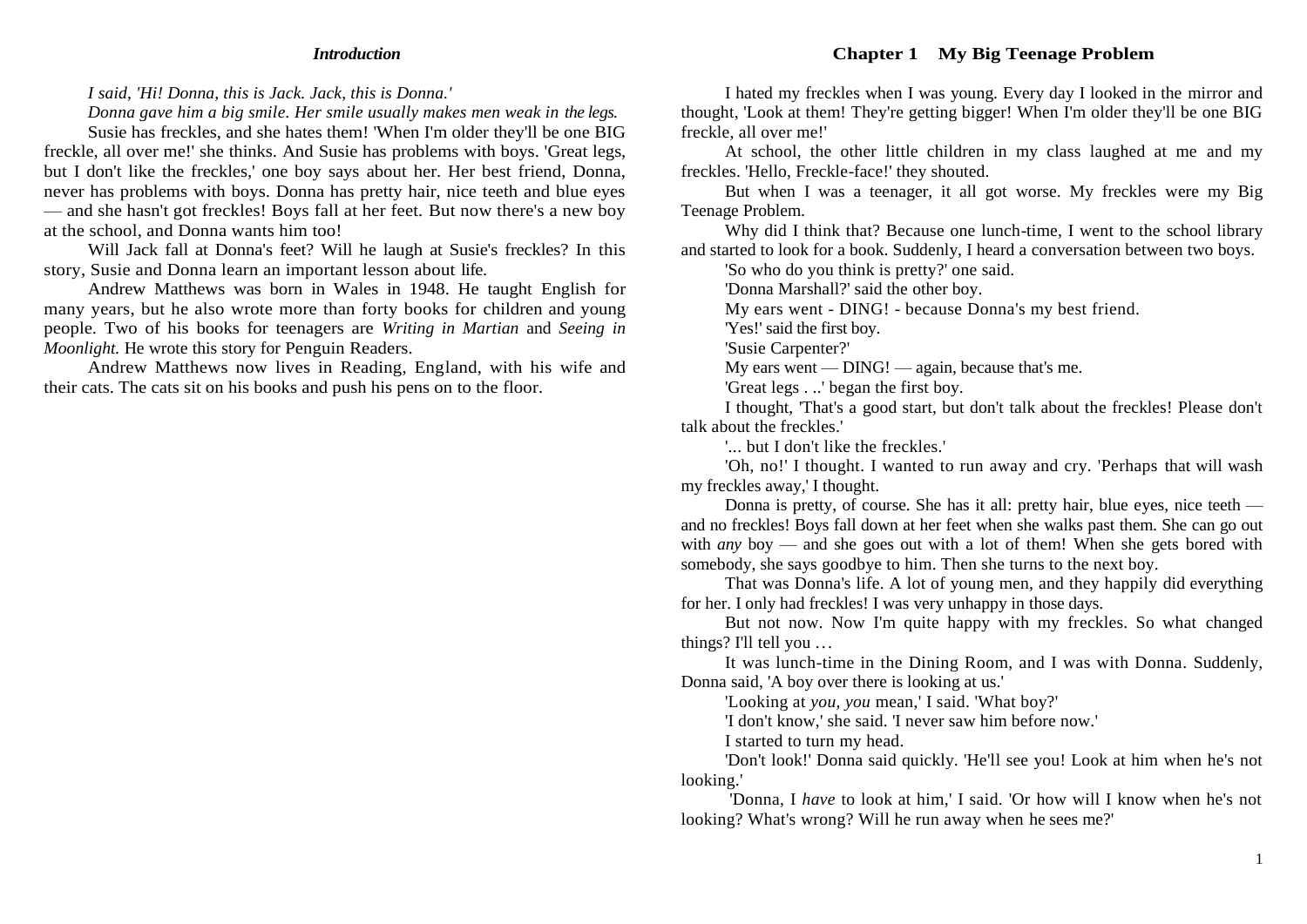'OK, look at him,' said Donna. 'But be careful. We don't want him to think, "So they're interested in me!" Go and get a glass of water.'

'I've got some water,' I said.

'Go and get *another* glass!' she said. 'You can look at him on the way. He's sitting alone, near the door.'

I went for some more water and looked at the boy. He smiled at me. I smiled back and he blushed.

When I got back to the table, Donna nearly pulled me down into my chair. 'Do you know him?' she asked. 'His name's Jack,' I said. 'He came to the school at the beginning of term. We're in the same class for History.' 'He's got a nice face!' said Donna. Her eyes were excited.

Did he? Did Jack have a nice face? I thought about it. I said, 'But he's not *handsome.* Is he?'

'No,' said Donna. 'But he *isn't* handsome in a really nice way. Do you know him well?'

'Not very well,' I said. 'I say hello to him.'

'Who's he going out with?' asked Donna.

'Nobody!' I said. 'He only came here at the beginning of term!'

Donna's brain started to work — fast. 'You've got History last lesson today,' she said. 'Talk to him after the lesson. Give me time, and I'll find you.'

I said, 'Wait a minute! Excuse me? Aren't you Donna Marshall? Aren't you going out with Steve Bridges?'

'Not really,' said Donna.

I said, 'Last week you said, "Steve's wonderful, Susie!'"

'That was last week,' said Donna. 'I like Steve, of course, but ...'

I knew two things: Donna was bored with Steve ('Goodbye, Steve!'). And Jack was next, because ... well ... Donna *always* got her man.

So after the history lesson, I put my books in my bag slowly. And when Jack went past my table on his way out, I went after him. I said, 'Jack?'

He turned and saw me. He blushed again.

I thought, 'He's very shy.' l said, 'Hi, I'm Susie!'

'I know you are,' said Jack. 'Did you want something?'

'Do you like it here?' I asked, because I couldn't think of anything more interesting. 'Is it difficult at a big school when you don't know anybody?'

'It's OK,' he said. 'Everybody's friendly. And it smells right.' 'What?' I said.

Jack smiled — a nice smile! He said, 'My last school was near a farm. The smell was bad! We had to shut the windows, summer and winter.'

'So you're a country boy?' I said.

'No,' he said. 'My school was in Basingstoke.'

'Oh, Basingstoke!' I said.

'You know it?' he said.

'No, ' I said. 'Is it a nice place?'

'It's OK. ' He looked at me strangely, but I couldn't stop now. Where was Donna?

I said, 'Are there any cinemas in Basingstoke?'

'Er, yes,' he said.

'Did you see the film -?' I began.

Then I saw Donna. She came to us and smiled. She said, 'Hi, Susie!'

I said, 'Hi! Donna, this is Jack. Jack, this is Donna.'

Donna gave him a big smile. Her smile usually makes men weak in the legs.

Jack put out his hand and said, 'Hello, Donna. Nice to meet you.'

*Usually* makes men weak in the legs. But not this time!

After a minute, Donna tried again. She gave another smile and put her hand in Jack's hand. I thought, 'Why isn't he falling at her feet?'

I left them. She could do the work now.

Donna phoned me at six o'clock. She wasn't happy. She said, 'That Jack really!'

'What's wrong with him?' I asked.

'I could only get about six words out of him!' she said.

'He was all right when he talked to me,' I said. 'Perhaps he was shy.'

'He's slow,' she said. 'I want to go out with him but he didn't ask me.'

I thought, 'Donna was alone with a boy for more than five minutes, and he didn't ask her out! What's wrong with her!'

I said, 'I think he's shy. He blushes easily.'

'I'll try something different next time,' said Donna. 'What does he like to do? What doesn't he like?'

'I don't think he likes farms,' I said.

'Farms?' said Donna. 'Who wants to talk about farms? Does he I like dancing? Does he like the cinema? You'll have to ask him.'

'Why don't *you* ask him?' I said.

Donna did this big sigh down the phone. She said, 'Oh, Susie! You don't know anything about boys.'

She was right, I didn't. And it was because of the freckles.

## **Chapter 2 Cats and Poems**

Next day, when we had lunch in the 'Dining Room, Donna watched Jack all the time. When he was ready to leave, Donna said, 'Now, Susie! Go after him, quickly!'

'But I'm having my lunch, ' I said.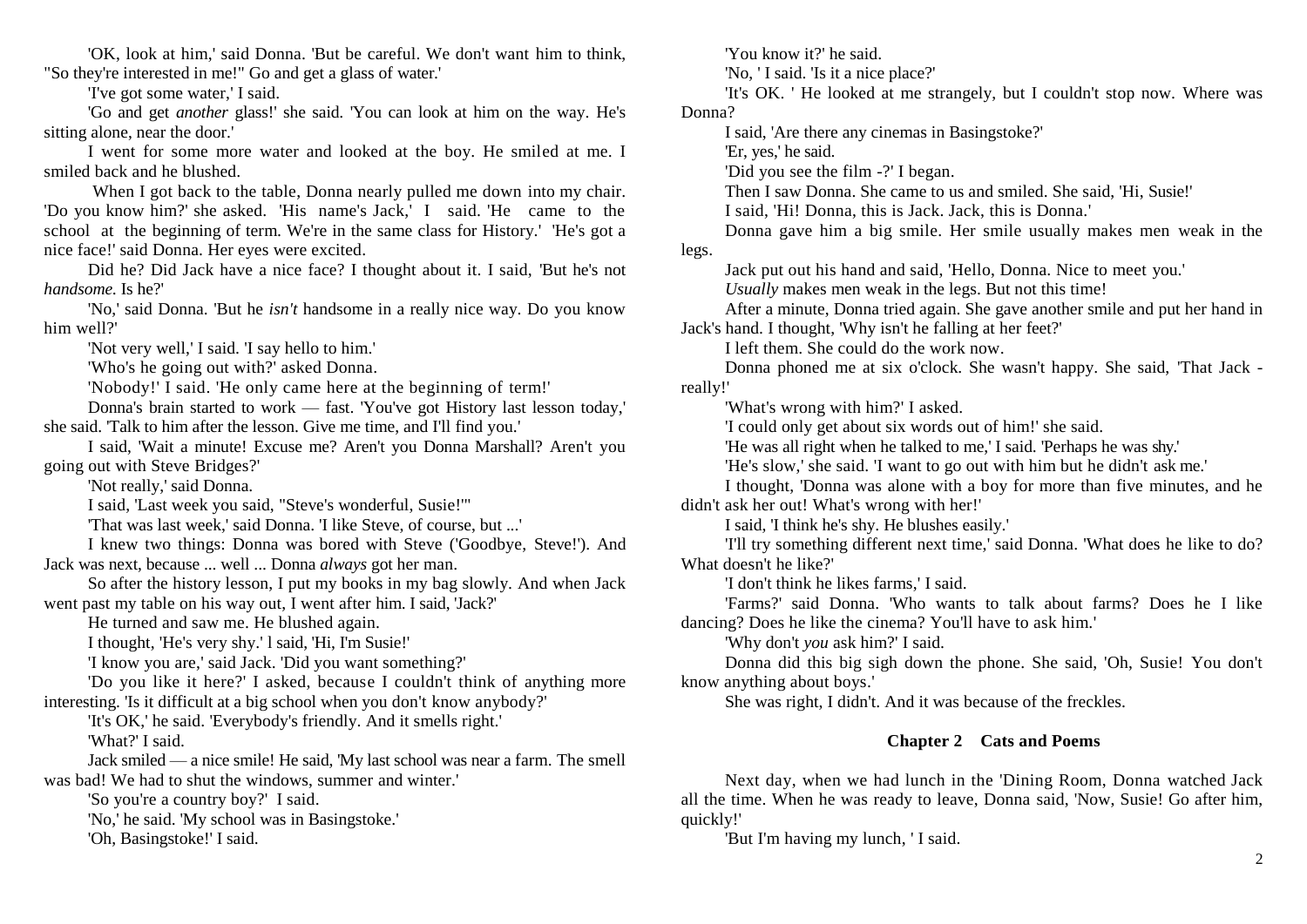'Forget lunch!' she said. 'Food makes you fat.' I said,'OK, OK! I'm going!' Can you think of a better friend than me? Do *your* friends go without their lunch for you? I found Jack near the tennis courts. I said, 'Jack! Hi!' 'Hi, Susie,' said Jack, and he blushed again. I said, 'So what do you like, Jack?' 'Pardon?' he said. 'Do you like sports? Tennis?' I said. Jack laughed — a nice laugh! He said, 'No, I'm not very good at sports. I like reading, or computer games.' 'Do you like dancing?' I asked. 'Sometimes,' he answered. 'When I'm dancing with the right girl.' We didn't speak for a minute. Jack looked at me. 'His eyes aren't brown, they're green,' I thought. After a time, I said, 'What other things do you like?' 'Cats,' said Jack. 'We've got three. They're good for stress.' I didn't understand. I said, 'Cats give you stress?' A nice laugh again. Jack said, 'No. They stop it.' He smiled at me for a minute. 'And what does Susie like?' I wasn't ready for this. I had to ask Jack questions. I said,'Oh, you know. Reading, music. I write poems —' 'You write poems?' 'Yes,' I said. 'When I was young, my school teacher told me, "That's a good poem, Susie!". After that, I never stopped writing them.' Jack's eyes were open wide. He said, 'That's strange! I write poems too!' 'A lot of people do, Jack,' I said. 'The library's got a lot of books of poems in it.' Nice laugh Number Three. Jack said, 'You'll have to show me yours one day.' Conversation with Jack was easy, so I talked. And talked. Then I saw the time and said, 'Sorry, are you bored?' 'No, I'm not bored,' he said. 'I enjoyed listening.' His face went red again. He looked at the floor and said, 'Can we do it again some day?' I said, 'Yes, of course! I'll see you.' 'See you,' he said. I was nearly late for my class. Donna wasn't happy. She said, 'Where were you?' 'With Jack,' I said. 'All this time?' 'It was a long conversation,' I said. 'He's interesting.'

But Donna didn't want to know that. She said, 'Tell me about him. What does he like?' 'He doesn't like sports,' I said. 'He likes cats, he writes poems —' 'Poems?' said Donna. 'Yes,' I said. 'You know — poems — a lot of words ...' 'OK, OK! I know about poems!' said Donna. 'And he likes dancing,' I told her. Donna smiled. It wasn't a pretty smile. Cats and poems weren't very useful to her, but dancing ... 'Does he?' she said. 'Now *that's* interesting!' Next day, Donna wanted to look for Jack. She took me with her. We found him outside the English classroom. Donna said, 'Hello, Jack!' Jack said, 'Hello ... er ...?' 'Donna,' said Donna. 'Sorry!' he said. 'I can never remember names!' Strange — Jack didn't blush when Donna talked to him. Donna said, 'Susie tells me you like dancing.' 'Er ... well . .." said Jack. 'There's a disco at school on Friday night,' said Donna. 'Are you going to it?' 'Er -' 'I'll be there,' said Donna. 'Will you?' said Jack. 'I love dancing,' said Donna. 'Oh?' said Jack. This wasn't easy for Donna. 'Perhaps I'll dance with you. Ask me nicely,' she said. 'That's very kind of you,' said Jack. 'But I think my parents are planning something for Friday.' Was Donna angry on the walk home? She was! She said, 'Is it Jack, or is it me? Am I suddenly ugly?' 'No,' I answered. 'Donna, he's shy.' 'He's not shy with you!' she said. 'I'm not the beautiful, famous Donna!' I said. 'Listen, give him some time.' 'I can't,' she said. 'Why not?' I asked. 'I finished with Steve last night. Who am I going to go to the disco with? I can't stay at home when my friends are having a good time.You have to help me.' 'I do?' I said.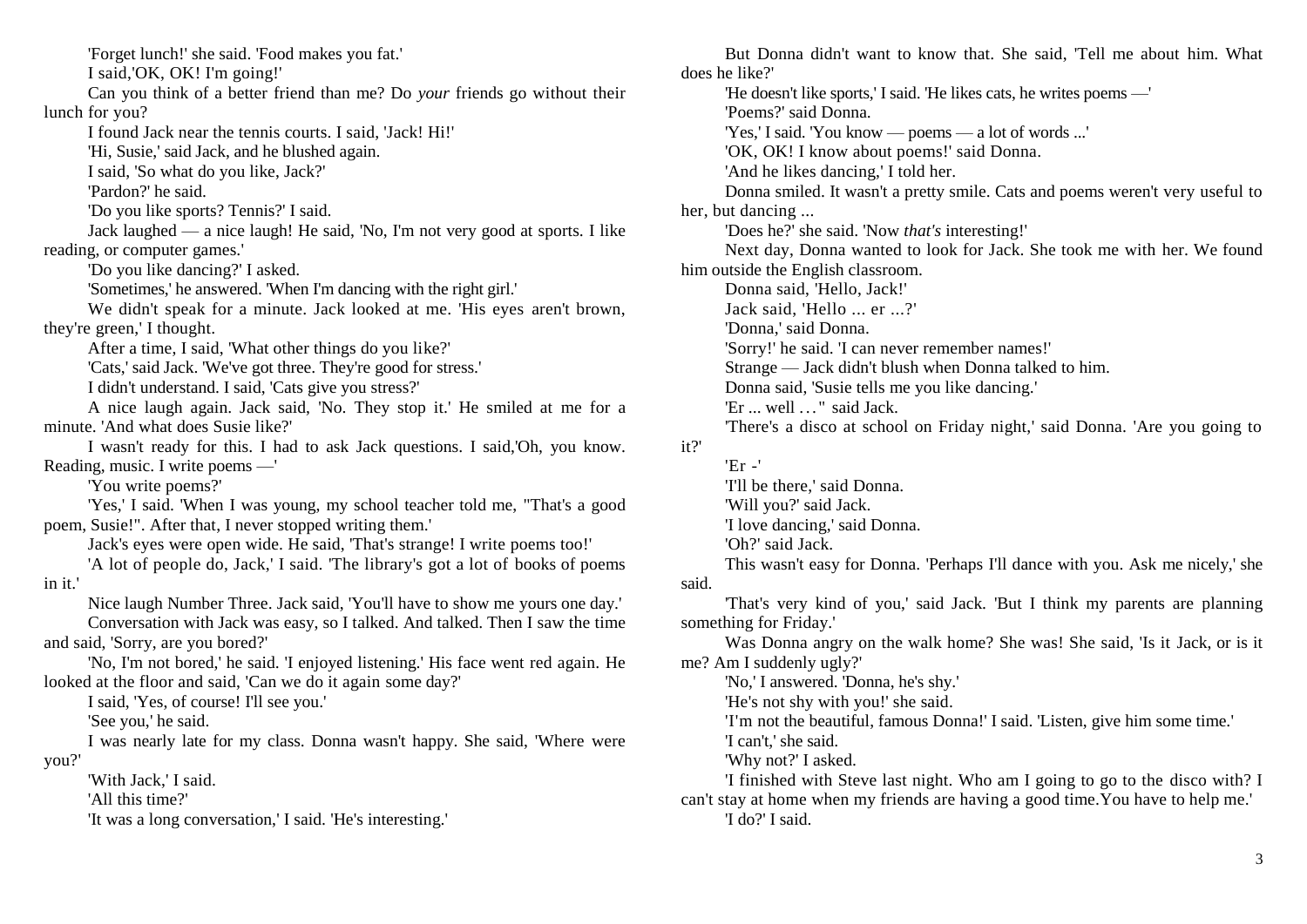'Yes, you do,' she said. 'Tomorrow, Jack will have to ask me to the disco. Say that to him. And you think I'll say yes.'

I said, 'Why don't *you* ask *him?* It's easier.'

'No!' cried Donna. 'That's no good. Perhaps he'll say no!'

'So what's the problem?' I asked.

'Well, then I'll be unhappy and 'he'll think, "Oh, she likes me!'" she said. 'But you *do* like him!' I said.

'Yes, but I don't want him to know that,' she said. 'Please, Susie!' 'All right,' I said.

You can't say no to Donna. When you say no, she's angry and unhappy for days! It's easier to say yes, OK.

I said, 'You don't usually try as hard as this, Donna. Why this time? Why with Jack?'

Donna sighed and said, 'I like to win.'

# **Chapter 3 The Phone Call**

When I got home, I went up to my room. I started my homework. After five minutes, I heard the phone. I thought, 'Donna! What is it now? Doesn't she like Jack now? Are the colour of his eyes wrong?'

But when I answered the phone, it wasn't Donna.

Somebody said, 'Can I talk to Susie, please?'

'You're talking to her,' I said.

'Oh, hi, Susie! It's Jack.'

Really? What did Jack want?

Jack said, 'I hope you aren't angry. I found your number in the phone book.' Figures 2014.

'That's fine,' I said. 'Do you want to talk to me about something?'

Then I thought, 'Of course he wants to talk to me! He's on the phone! Why did I say that?'

Jack said, 'Yes. Er, I'd like your advice.'

This was new. People didn't usually ask for my advice.

I said, 'OK, what is it?'

He didn't speak for a minute. Then he said, 'There's a girl at school. I like her very much, but I can't tell her. I talked to her two or three times. I think she likes me. But am I right? How do I know?'

I thought, 'Donna! It has to be Donna. He *does* like her.'

I said, 'Do I know this person?'

'Er, yes,' said Jack.

I said, 'What's the problem? Tell her.'

'I tried,' he said. 'I can't say the words. I wrote some poems about her, but I didn't give them to her.'

'Give Donna a poem and she'll put it on her bedroom wall. Then she'll laugh at it,' I thought.

I said, 'Jack, don't be shy. The girl likes you very much. I know it. See her and tell her.'

'Can't I do it on the phone?' he said.

'No!' I said. 'You have to see her and tell her. Don't be afraid.'

'OK,' he said.

Jack wasn't happy about the idea. I could hear that, so I tried to help. I said, 'That disco — *can't* you go?'

Jack sighed. 'Yes, I can. I said all that about my parents because —'

I said, 'Ask her to go with you. Tomorrow. She'll say yes. I know she will.' 'Susie, I -'

'Sorry I have to go now,' I said. 'I'm really busy. See you tomorrow, and don't be afraid. OK?'

'OK,' he said. 'Thank you for your help. Goodbye!'

'Goodbye!' I said.

I put the phone down quickly, before I started to cry. 'Oh, Jack!' I thought. 'Why Donna? Why is it always Donna? Why does she *always* get the boys?'

I didn't phone Donna then. I didn't tell her about Jack and the disco. I didn't want to talk to her.

Suddenly, I understood something.

When I went out with Donna, boys didn't see me. They looked at Donna and they talked to Donna. They smiled at Donna. And me? They didn't see me.

And Donna always wanted me to do things for her. Get this, Susie. Get that. Tell somebody this, Susie. Tell somebody that. Say sorry to him for me, Susie. And I did it! I did it because Donna was beautiful, and I ...

... And I had freckles. It wasn't Donna, it was the freckles. Nobody looked past my freckles and saw the person under them.

I went back to my room and did my homework. You don't have to think about anything when you're doing homework.

## **Chapter 4 Freckles are Great!**

Next morning I didn't tell Donna about Jack's phone call. I was quiet all morning, and I tried to stay away from everybody. I had History, but I left quickly after the lesson. I didn't want to talk to Jack.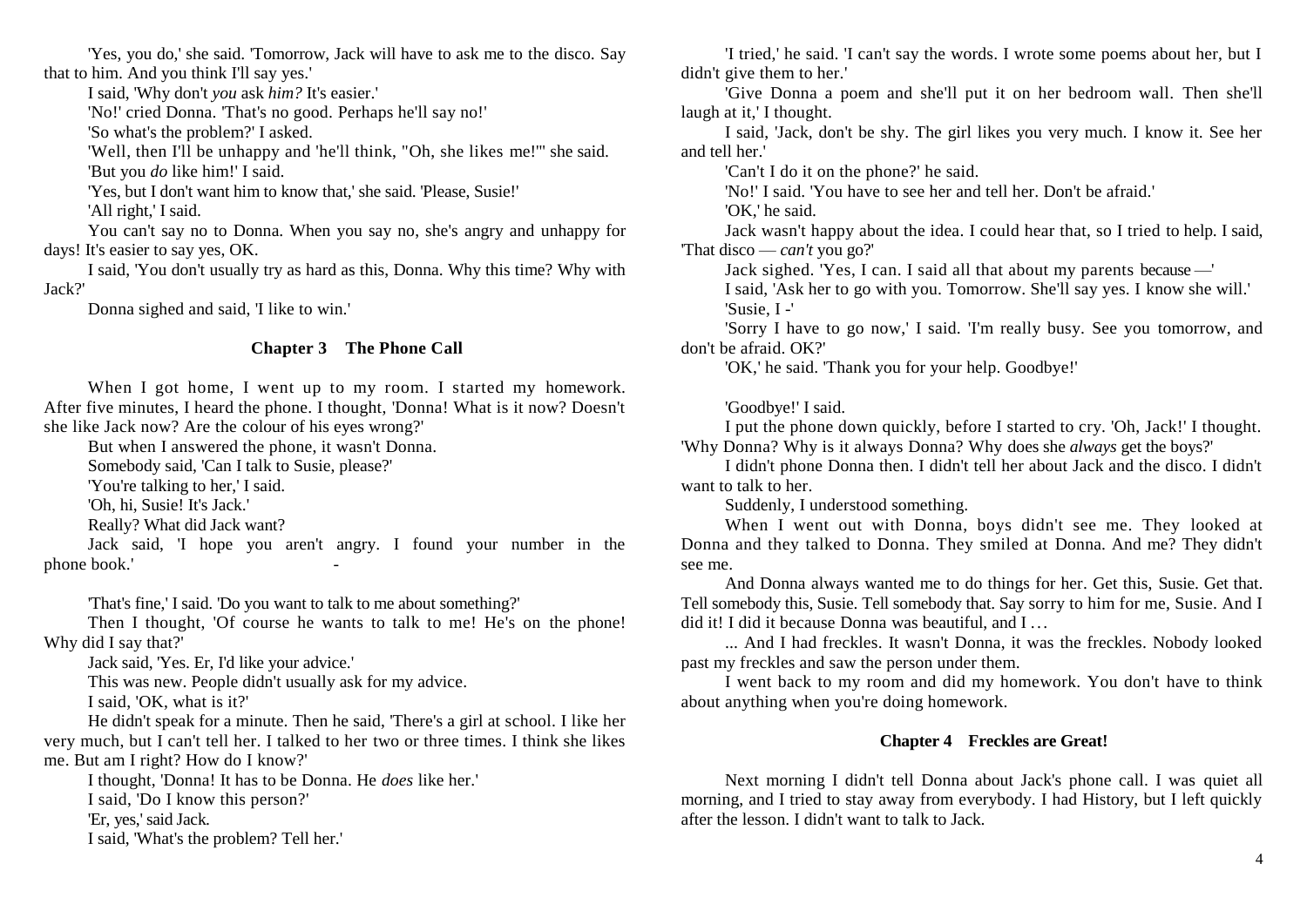At lunch-time, I went for a walk. I was unhappy. Why? I didn't really know. I bought some fruit from a shop. Then I sat down and ate it.

When I finished it, I looked at my watch. I had to go back. 'Donna will be happy now, because she's going to the disco with Jack,' I thought. 'She'll tell me every little thing about it. She'll be so happy, and she won't see my unhappy face.'

I walked back to school slowly.

And I saw Jack! He ran across the road and stopped in front of me. His face was red, and he was hot.

He said,'Susie! I couldn't find you! I looked —'

'Well, I'm here now,' I said. 'Was everything all right?'

'What?' he said.

'With Donna,' I said.

Jack looked at me strangely. 'Donna?' he said.

'You asked her to the disco,' I said. 'And she said yes. Right?'

Jack opened and closed his mouth. Then he started laughing.

I said,'What's funny?'

'You thought — I mean, when I spoke to you on the phone yesterday, you and I —' Jack stopped, then started again. He said, 'Susie, can I take you to the disco, please?'

'Are my ears playing games with me?' I thought. 'Did I hear him right?' 'Pardon?' I said.

Jack spoke slowly. 'Will you come to the disco with me?'

'But ... Donna wants to go with you!' I said.

'And I want to go with *you,'* he said.

'W-wait!' I said. 'Is this right? Donna wants to go to the disco with you, but you want to go with me?'

'Yes,' he said.

'Why?' I said.

And Jack said, 'Because I like you very much. You're pretty ... and funny. And you don't think I'm strange.You write poems too. And — and I love your freckles!'

'You do?' I said.

'Yes,' he said. 'They're lovely!'

'And you really want to go out with me?' I said.

'I really do,' he said.

'Can I think about it?' I asked.

'Of course! How much time do you want?' he said.

'Half a minute. Yes!' I said.

He laughed, and I laughed with him.

Did I walk to the classroom? Were my feet on the ground? Perhaps they were. Or did I fly? I don't know.

I thought, 'He likes me! He likes me! I'm wonderful, I'm beautiful, I'm great!'

And then I saw Donna.

I thought,'Oh, no! What am I going to tell her? How? When?'

In the end, it was easy. When we 'walked home after school, Donna said,'It's strange. Jack didn't ask me out. Did you tell him?'

She was angry with me. She didn't *say,* 'It was your job, and you didn't do it'. But she *thought* it.

And now I was angry. I said, 'No, Donna, I didn't tell him.'

Donna made an ugly face. 'Right!' she said. I'll never do anything for *you!*  So don't ask me!'

'I didn't ask him because he's taking a girl to the disco,' I said.

'Who?' she asked.

'Me,' I said.

Donna stopped. She looked at me, and her mouth fell open. 'Pardon?'

And I enjoyed telling her. 'Yes,' I said. 'He liked me, but he didn't tell me. He was too shy.' I smiled. 'He likes freckles.'

Donna said, 'But-but-but-!' Then she stopped and started again. 'There was something strange about that boy. I knew it!' she said.

'Why?' I said. 'Because he wants to take *me* to the disco, and not you?'

'Oh, that's not important to me!' she said. 'I didn't really want to go with him. It was only a game. I like playing games with boys.'

'Wrong!' I shouted. 'You wanted Jack!'

'No, I didn't!' she shouted.

'Yes, you did!'

Donna made an ugly face again. 'Well, go out with Jack!' she said. 'I hope you have a nice time.'

She *said,* 'nice time'. But she *meant, 'I* hope you break your legs'.

I said, 'Tell me, Donna. You're jealous! Right?'

'No, I'm not jealous!' she said.But she turned and walked away.

'Donna wants me to feel bad,' I thought. 'But I won't! Donna's not going to do that to me now. She knows something important, and I know it too. A beautiful face isn't everything! And I can't feel sorry for her because — because it's funny!'

I started laughing. And I laughed and laughed.